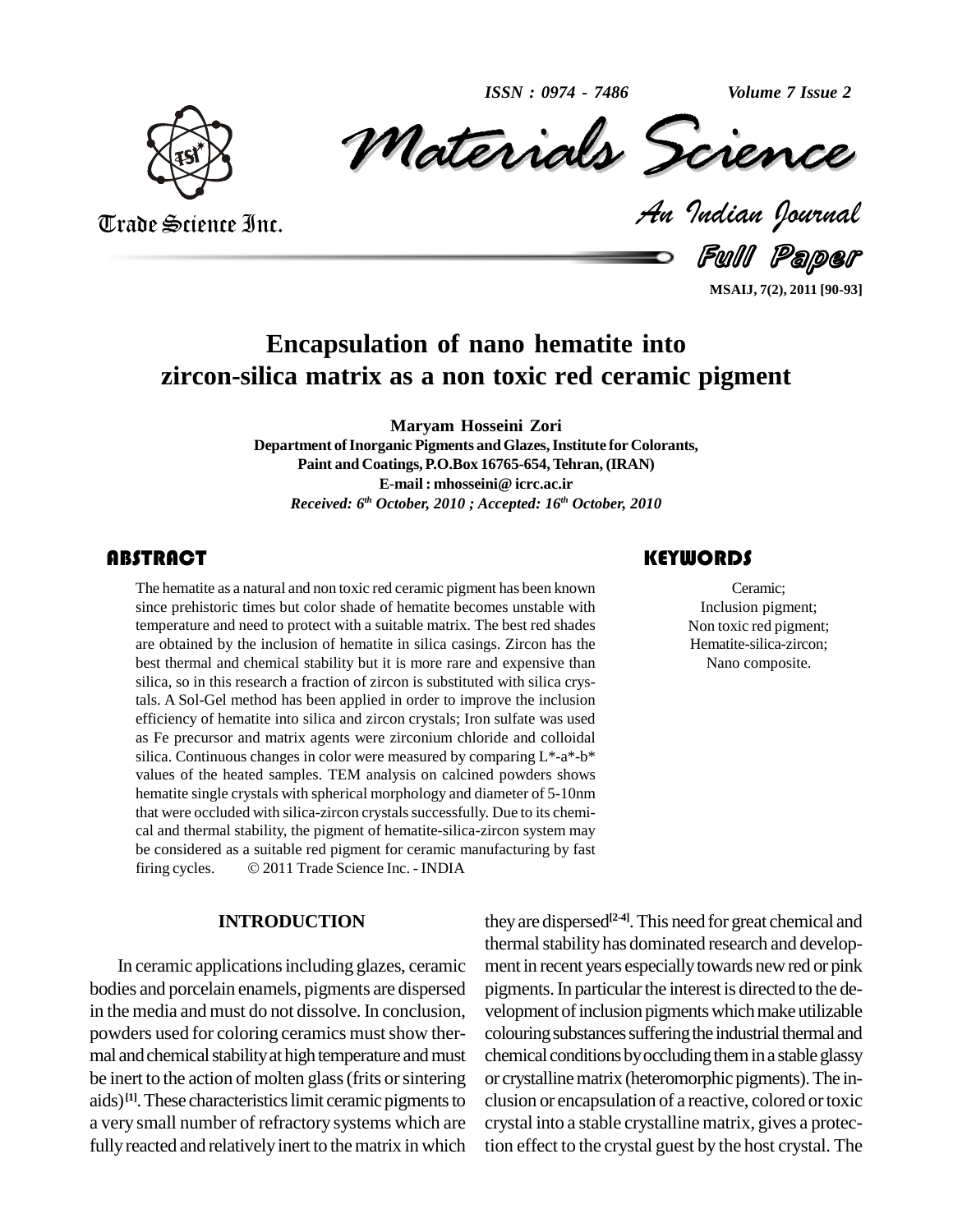

**Figure 1 : TEM Micrographs of the dried powders and its EDX** a) **image**, **b**) selected area diffraction **zone**, **c**) **X ray** pat**tern ofitthatindicates amorphous powder andd)EDX**

guest crystals are inactivated into the matrix **[5-7]**.

Silica may be considered to have a relatively low price giving it a potential to be used in occluded pig ments as a matrix, due to its thermal and chemical stability towards glassy phases.

The aim of this work was to study the optimization of synthesizing red inorganic pigments for ceramic applications. In order to improve the inclusion efficiency of hematite into silica and zircon matrixes, the aqua solgel route has been applied as chemical processes which improvemicrostructural characteristics and control particlesmorphology **[8-10]**.

#### **EXPERIMENTAL**

prepared using the Sol-Gel method. A concentrated aqua solution was prepared by adding iron sulphate  $(FeSO<sub>4</sub>.7H<sub>2</sub>O, Merck)$  in the dionized water, refluxing solution was prepared by adding iron sulphate<br>(FeSO<sub>4</sub>.7H<sub>2</sub>O, Merck) in the dionized water, refluxing<br>at 70°C for 30 minute. Then, the required colloidal silica and zirconium chloride (Merck) was added to the aqueous solutions by Drops of concentrated solution. The tected and zirconium chloride (Merck) was added to the aque-<br>ous solutions by Drops of concentrated solution. The tec<br>system was continuously stirred and kept at 70°C until and the pH stabilized equal to 5.The resulting light yellow system was continuously stirred and kept at 70 $^{\circ}$ C until<br>the pH stabilized equal to 5. The resulting light yellow<br>gel was dried at  $110^{\circ}$ C and then fired. In order to determine the effects of firing temperature, the powders imag gel was dried at 110°C and then fired. In order to de-<br>termine the effects of firing temperature, the powders images of<br>were fired at temperatures ranging from 900 to 1100°C constitute in an electrical furnace with a soaking time of 3 h. The fired samples were micronised, wet milled in water and seems in an electrical furnace with<br>fired samples were micronis<br>finally dried at 110°C.



**Figure 2 : Simultaneousthermal analysis(TGand DTA) of the dried powder. Data Name: NO:1.tgd, Module:TG/DTA, Sample name: dr hosseini, Sample weight: 1.740 mg, Refer encename: emptypan,Referenceweight:0.000mg.Comment:- Operator:icpc,Gas1:none,Gas2:Air,Pan:alumina.Temperature program:- Cel Cel Cel/min min s 1\*30 1300 15 0 0.5**

**EXPERIMENTAL** (+) axis, and b\* is the blue (-)  $\rightarrow$  yellow (+) axis. Powders microstructure characterization and morphology<br>Samples of the SiO<sub>2</sub> – 1.4Fe<sub>2</sub>O<sub>3</sub> – ZrSiO<sub>4</sub> were of the occluded hematite has been studied b To identify the crystalline phases that were present in the raw and fired samples, X-ray diffraction patterns were collected using a conventional powder technique in a Siemens Diffractometer (D500 mod) employing Cu Ka Ni-filtered radiation.To define the color devel oped about the samples, a UV-Vis spectrophotometer with analytical software for color measurements<br>(PERKIN ELMER Spectrometer Lambda 19, UV/<br>VIS/NIR, Standard Observer: 10°) has been used. L\*, (PERKIN ELMER Spectrometer Lambda 19, UV/ a\*, b\* color parameters have beenmeasured following VIS/NIR, Standard Observer:  $10^{\circ}$ ) has been used. L\*, a\*, b\* color parameters have been measured following the CIE (Commission International de l'Eclairage) colorimetric method. In this method,  $L^*$  is the lightness axis the CIE (Commission International de l'Eclairage) colo-<br>rimetric method. In this method, L\* is the lightness axis<br>(black 0)  $\rightarrow$  white (100)), a\* is the green (-)  $\rightarrow$  red rimetric method. In this method, L\* is the lightness axis<br>(black 0)  $\rightarrow$  white (100)), a\* is the green (-)  $\rightarrow$  red<br>(+) axis, and b\* is the blue (-) $\rightarrow$  yellow (+) axis. Powders microstructure characterization and morphology of the occluded hematite has been studied by transmission electron microscopy (Jeol JEM 2010).

#### **RESULTSAND DISCUSSION**

*M Indian M Indian M Indian Materials Materials Materials Materials Materials Materials An Indian Ignural* images of not calcined sample. In this case, sample is Morphology of the hematite particles can be detected just byTEM analysis because theyare veryfine and occluded by the matrix. The spherical nano hematite crystals have been successfully occluded in silica and zircon particles after firing. Figure 1 report the TEM constituted of very fine and spherical particles. Location of Iron chloride crystals were not been detected. It seems that they are occluded by the amorphous phase because the  $X$  ray pattern of the dried powder in figure

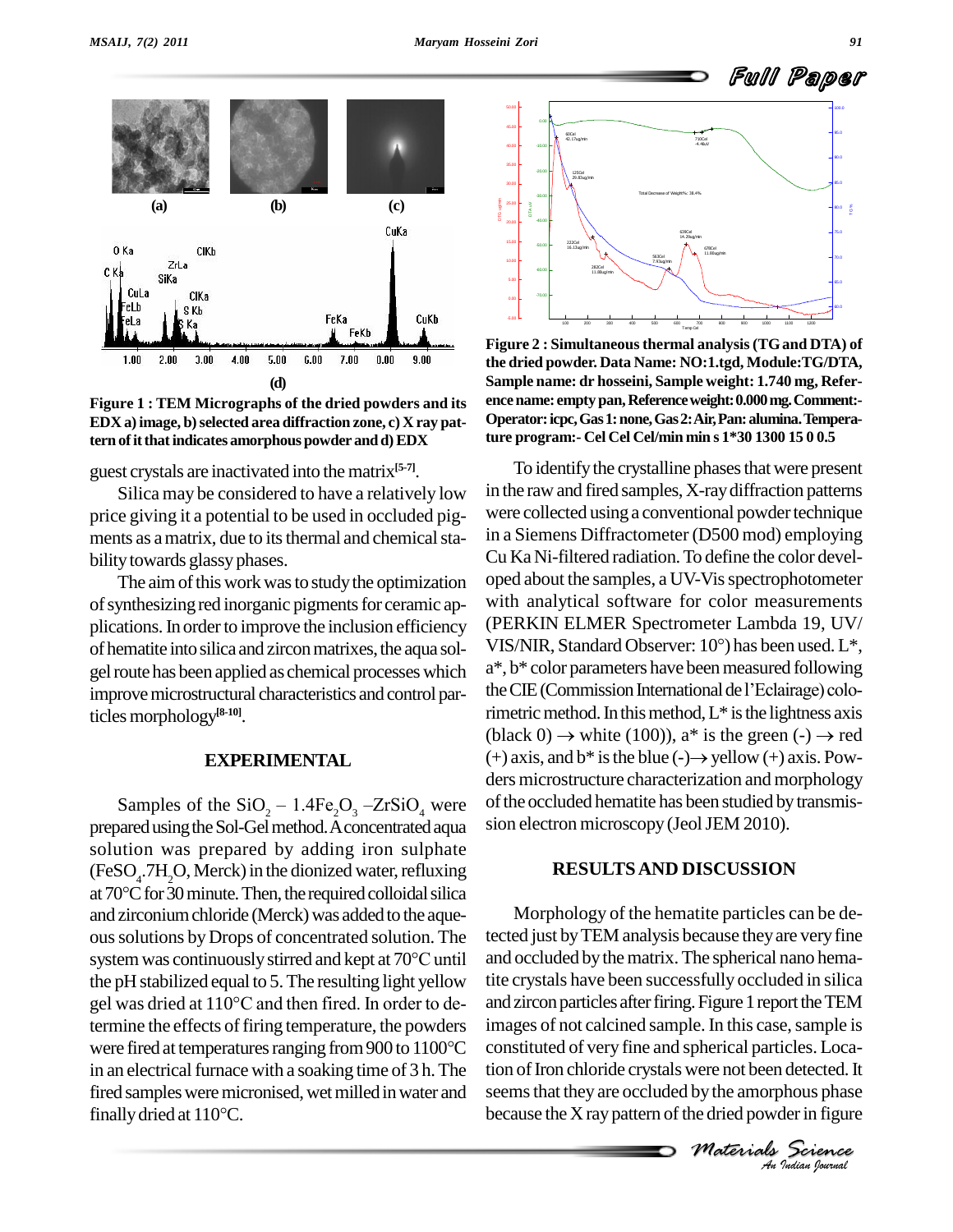

**Figure 3 : XRD patterns of a) dried powder b) fired sample a** after by the calcination in 1000°C, H: Hematite, C: Cristobalite, Z: **Zircon**



**Figure4 :TEMMicrographsofthefiredpowdersat1100°C/3h**



(c)<br>*Indian*<br>*Indian*<br>*Indian bouvad* **Figure <sup>5</sup> :TEM Micrographs ofthe fired powder at <sup>1000</sup>°C/ 3h,** and EDX analysis of the (a) black spherical circles and (b) **grey background ofthis powder**

*Materials Science*

**TABLE1 :CIELabvalues ofpowdersamples(a)driedgel and (b) calcination temperature was <sup>1000</sup><sup>C</sup>** (b) calcination temperature was  $1000^{\circ}$ C

|   | Standard        | $L^*$  | $a^*$                      | $h^*$ | $\mathbf{C}^*$      | $h^{\circ}$ |
|---|-----------------|--------|----------------------------|-------|---------------------|-------------|
| a | D <sub>65</sub> | 82.304 | -2.448                     | 60.57 | 60.622              | 92.314      |
|   | A               | 84.925 | 6.291                      |       | 59.44 59.772        | 83.958      |
|   | CWF 2           |        | 84.523 -2.472 68.33 68.379 |       |                     | 92.072      |
| b | D <sub>65</sub> | 57.797 |                            |       | 19.069 19.08 26.974 | 45.014      |
|   | A               | 61.133 | 22.142 24.22 32.819        |       |                     | 47.572      |
|   | CWF 2           | 59.22  | 14.084                     | 21.97 | 26.1                | 57.342      |

1c did not show anylight dot related to a crystalline plate. Figure 2 isrelated to the STAanalysis and shows 1c did not show any light dot related to a crystalline<br>plate. Figure 2 is related to the STA analysis and shows<br>all of the reactions have been take placed before 800°C and total decrease of weight percent is 38.4%. The  $\text{mean reaction in mentioned aqua Sol-Gel method was: } 2\text{FeSO}_4 + \text{ZrCl}_4 \rightarrow \text{Zr(SO}_4)_2 + 2\text{FeCl}_2$ 

#### $2FeSO_4 + ZrCl_4 \rightarrow Zr(SO_4)_2 + 2FeCl_2$

Due to heat treatment obtained zirconium sulfate and Iron chloride have been decomposed and oxidized to very fine particles of zirconium oxide and hematite respectively. Therefore the real precursor of red col ored agent of this synthesized pigment (hematite) is Iron chloride that it will affect on hematitemorphology **[5]**.It seems that very fine and aggressive zirconium oxide particle in situ react with nano silica particle while the crystal growth and diffusion have been taking placed. High surface area energy of the fine particles has been caused to reducing of reaction temperatures.

CIELab values of dried gel and fired powder samples are reported in TABLE 1. Base on the D65 standard of colorimeter results in TABLE 1, the red factor equals to 19.069 and it is very near to yellow factor (19.08). These data report that the obtained pigment after calcinations has red brown shade.

According to XRD results, it can be seen in figure 3; interested three phases of hematite, cristobalite and zircon have been crystallized after calcination in 1000°C in the samples and before of this temperature just hematite can be detected (not shown).

Figure 4 and 5 are TEM Micrographs of the fired powders at 1100°C/3h and at 1000°C/3h respectively. Those present the size, morphology and location of the hematite particles that have been occluded in the silicazircon matrix. Even, it can be seen the planes of a he matite crystal that are regular like single crystals. TEM Micrographs shows black spherical circles with 5-10 nm diameters in the sintered and uniformed of grey